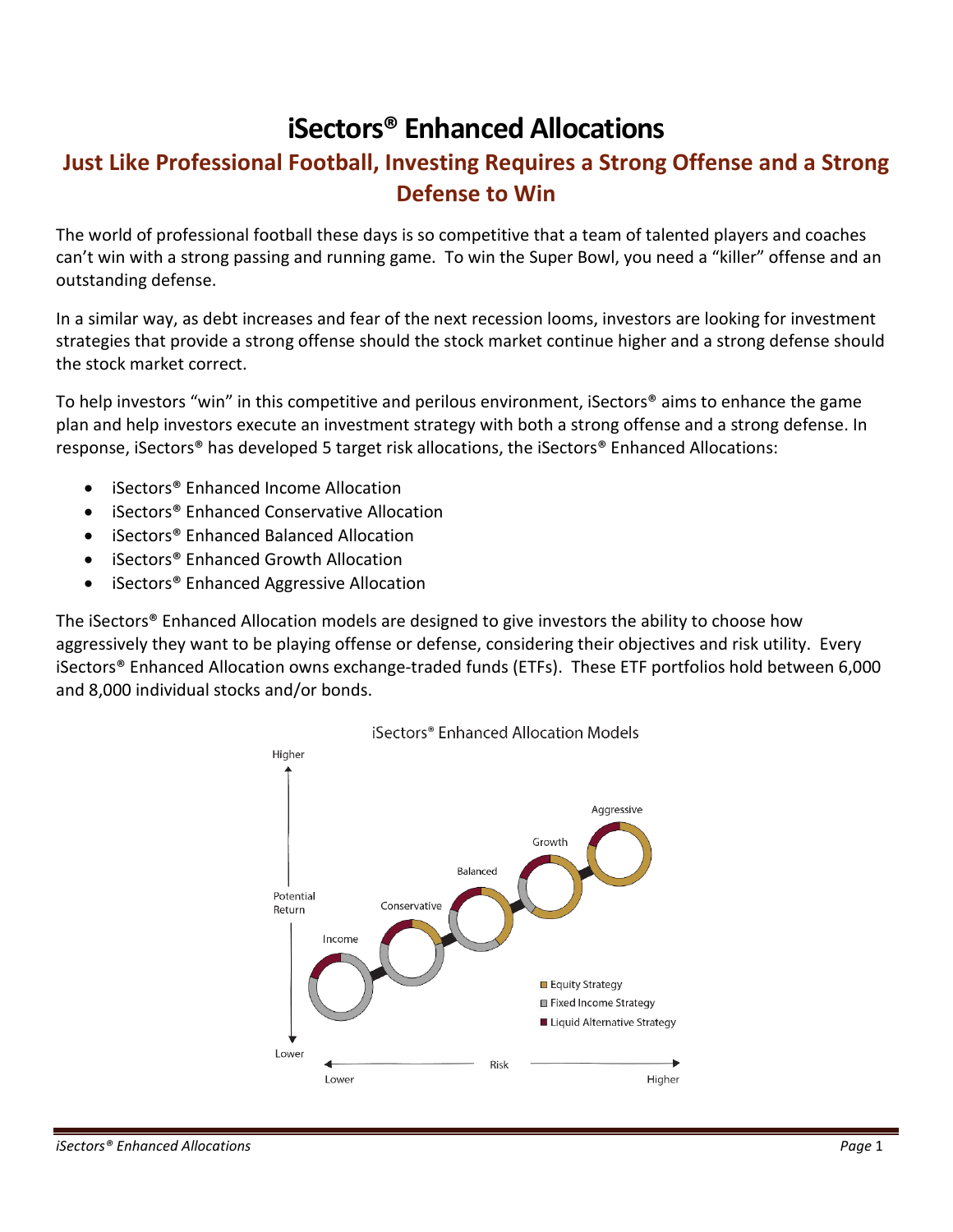The iSectors' investment team manages the asset allocation of each target risk model using a blend of 2 core iSectors models and a 20% allocation to an iSectors alternative satellite model. These three iSectors allocation strategies have low correlation to each other (that is, they don't go up and down at the same time). Therefore, the three strategies:

- iSectors® Domestic Equity Allocation (inception date July 1, 2010)
- iSectors® Domestic Fixed Income Allocation (inception date April 1, 2009)
- iSectors<sup>®</sup> Post-MPT Growth Allocation (inception date February 1, 2005)

tend to work together synergistically, playing offense during periods of equity market growth and defense (reducing losses) when markets are correcting.

To win the "Super Bowl", each of these iSectors' strategies is designed with offensive and defensive components at its foundation.

## **iSectors® Domestic Equity Allocation**

The iSectors**®** Domestic Equity Allocation is the core equity component at the heart of the iSectors**®** Enhanced Allocation models. iSectors**®** Domestic Equity Allocation is overweight value-based ETFs that own U.S. multinational companies paying above average dividends. In addition, these companies must have raised their dividends every year for many consecutive years. These value-based, dividend paying ETFs make up about 75% of the portfolio and growth ETFs make up the remainder. Some of the securities held in the ETFs owned by the iSectors**®** Domestic Equity Allocation have increased their dividends every year for 50 consecutive years.

| <b>S&amp;P 500 Dividend Aristocrats Index</b><br><b>Constituent</b> | # of Years of Dividend<br>Growth from 1962 to<br>2018 | 10-Year<br><b>Annualized Return</b> |
|---------------------------------------------------------------------|-------------------------------------------------------|-------------------------------------|
| 3M Co.                                                              | 56                                                    | 14.55%                              |
| Coca-Cola Co.                                                       | 56                                                    | 10.07%                              |
| <b>Colgate-Palmolive Co.</b>                                        | 56                                                    | 7.83%                               |
| Dover Corp.                                                         | 56                                                    | 13.59%                              |
| <b>Emerson Electric Co.</b>                                         | 56                                                    | 7.66%                               |
| <b>Genuine Parts Co.</b>                                            | 56                                                    | 12.05%                              |
| <b>Johnson &amp; Johnson</b>                                        | 56                                                    | 10.06%                              |
| <b>Procter &amp; Gamble</b>                                         | 56                                                    | 6.46%                               |
| <b>Stanley Black &amp; Decker</b>                                   | 51                                                    | 15.11%                              |
| <b>Hormel Foods Corp.</b>                                           | 50                                                    | 19.69%                              |

## **Companies with 50+ Years of Dividend Growth, as of December 31, 2018**

*Sources: S&P Dow Jones Indices, Bloomberg. These returns are not intended to represent the performance for the iSectors Domestic Equity Allocation.*

Investors tend to underestimate the strong offense dividends can play in their portfolio. Note this from Investopedia: "Since 1926, [dividends have accounted for almost half of stock investing profits](https://www.investopedia.com/articles/investing/091015/5-reasons-why-dividends-matter-investors.asp) in the companies that make up the S&P 500 Index. This means the inclusion of dividend [payments](https://www.investopedia.com/articles/fundamental/03/102903.asp) has roughly doubled what stock investors have realized in total return on investments as compared to what their returns would have been without dividend payments."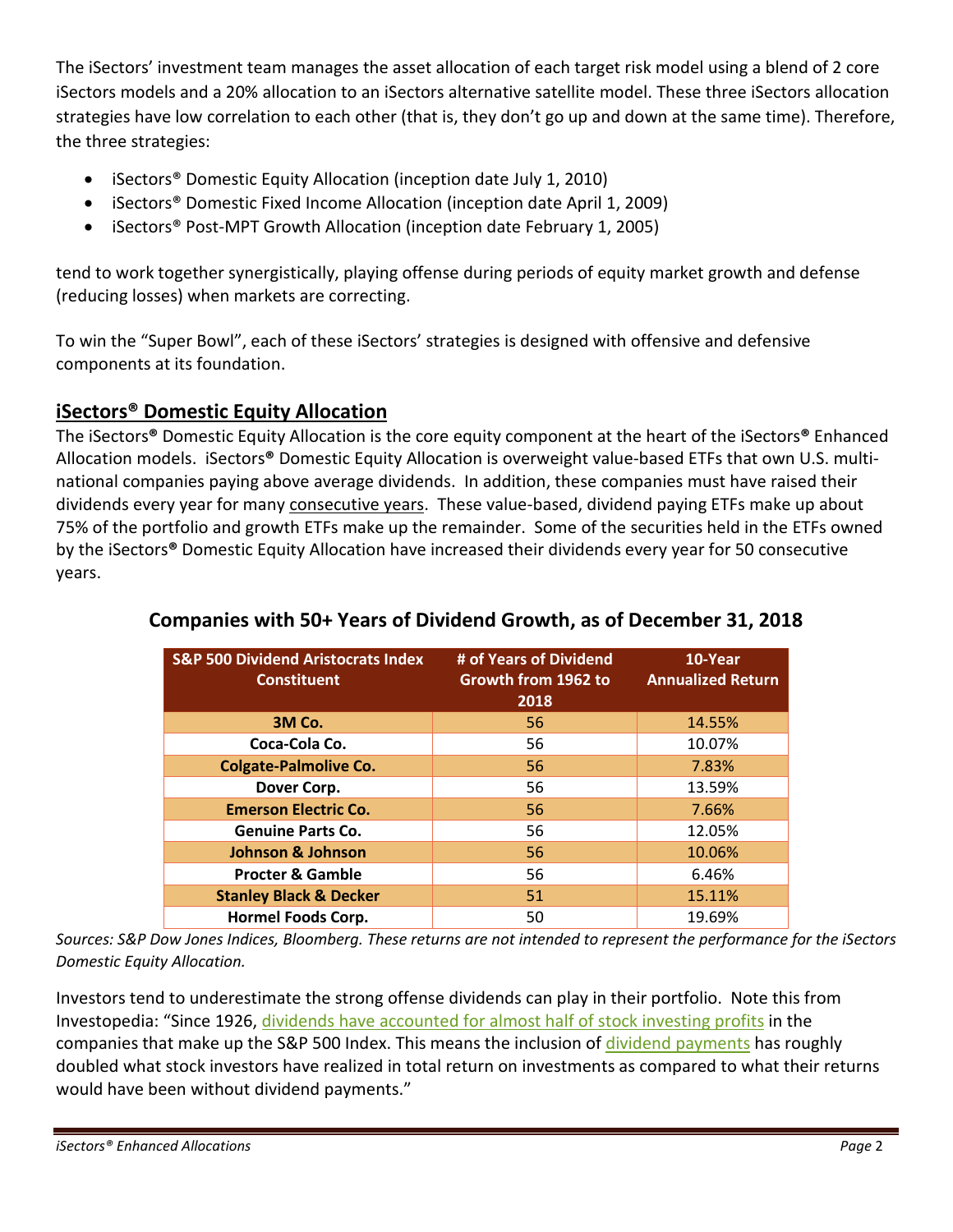Of course, some companies paying high dividends can be dangerous. Our research shows that the best way to develop a portfolio of sound [dividend-paying stocks with low risk of stepping on landmines](https://www.forbes.com/2010/11/02/bp-ishares-portfolio-intelligent-investing-dividend.html#4b8c4d5d3f3c) is selecting companies with a long-term record of consecutive annual dividend increases.

High quality companies that increase dividends for many consecutive years can also prove to be a powerful defensive strategy in down markets for several reasons. These companies tend to be financially sound, that is, they aren't going bankrupt anytime soon. In addition, you can hold on to them for quite a while when they are down if you are receiving a nice dividend that's growing every year.

The iSectors**®** Domestic Equity Allocation does not directly own international and/or emerging market equities. Instead, the strategy incorporates a broadly diversified universe of U.S. based multi-national companies that have increased dividends for many consecutive years and earn at least 30% of their revenues from international business. Adding more international/emerging market investments to the strategy would tend to be an over allocation to international and emerging markets.

In addition, the iSectors**®** Domestic Equity Allocation strategy relies on the underlying companies to analyze and invest in international or emerging market opportunities. Who better to understand where their opportunities lie and where to move or concentrate their resources to take advantage of demand for their products or services? This is a much better offensive strategy for taking advantage of international and emerging market investing than the typical approach of owning international and/or emerging market stocks or index funds.

Defensively, this approach also reduces the currency risk. By holding U.S. companies, the price of the stock, earnings, etc. are denominated in dollars not international or emerging market currencies.

## **iSectors® Domestic Fixed Income Allocation**

The iSectors**®** Domestic Fixed Income Allocation is the core fixed income component at the heart of each iSectors**®** Enhanced Allocation model. The iSectors**®** Domestic Fixed Income Allocation is invested in exchange traded funds (ETFs) that own U.S. bonds.

The model portfolio is a 5-year laddered bond portfolio that contains five investment grade corporate bond ETFs and five high yield corporate bond ETFs; each ETF holds from 100 to 500 individual bonds all maturing in either year 1, 2, 3, 4 or 5. The five investment grade bond ETFs represent about 60% of the portfolio and the five high-yield bond ETFs represent the other 40% of the portfolio.

The iSectors**®** Domestic Fixed Income Allocation's five-year laddered bond strategy has an average duration of about 2 and an average investment grade rating (BBB).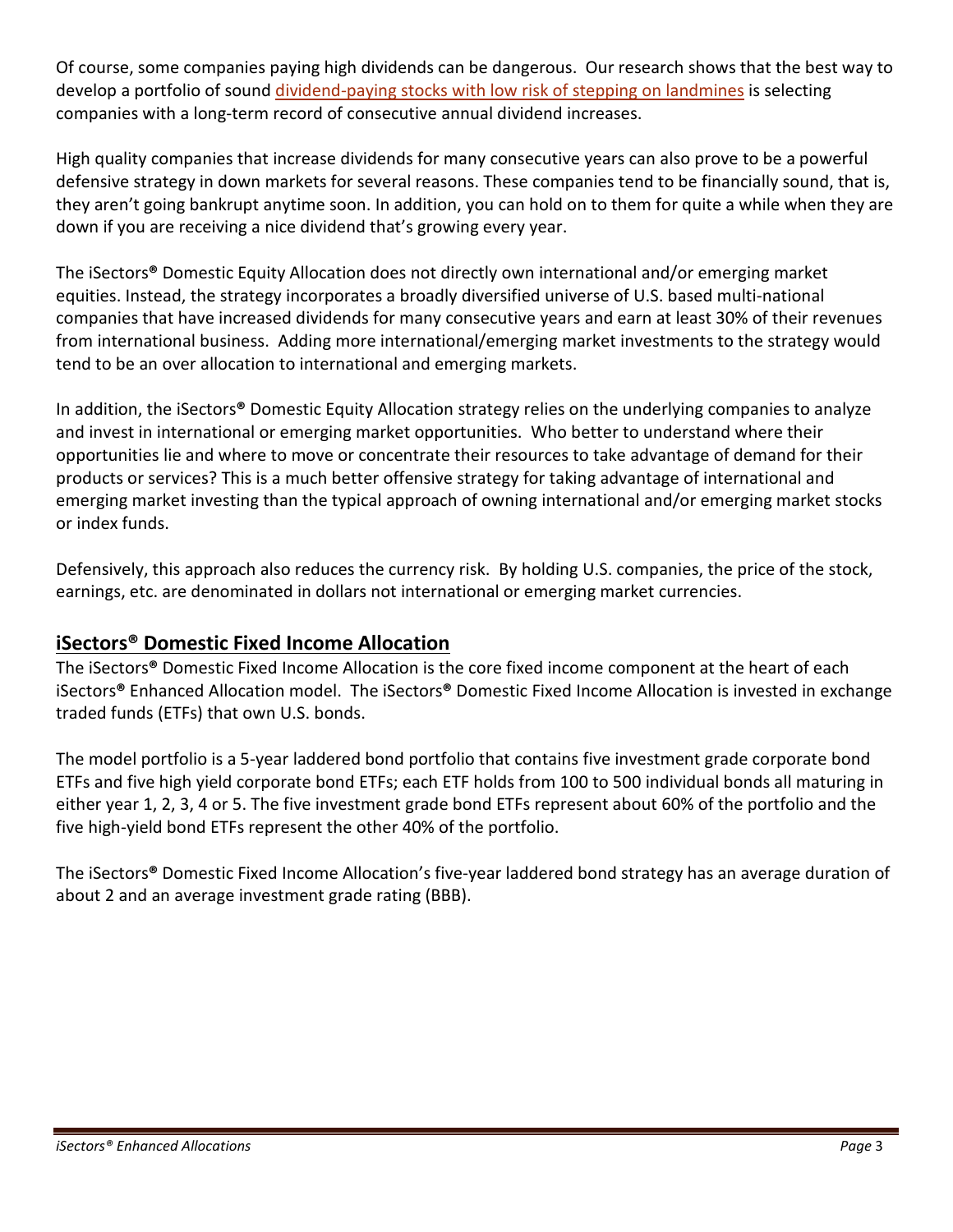

Generally, owning bonds in an investment portfolio containing stocks is a defensive strategy because bonds typically don't go down when stocks go down. In addition, the interest income from bonds helps to mitigate stock portfolio losses.

This doesn't mean bond prices can't go lower…they can and do go lower. Three of the risks of bond investing are, interest rate risk, opportunity risk and default risk.

## Interest Rate Risk

Bond prices and interest rates are inversely related (see graph on next page). Interest rate risk occurs when interest rates rise and bond prices fall. Generally, prices of longer maturity bonds (or bonds with a longer [effective duration\)](https://www.investopedia.com/terms/e/effectiveduration.asp) go down more when interest rates go up than prices of bonds with short maturity (or bonds with a shor[t effective duration\)](https://www.investopedia.com/terms/e/effectiveduration.asp). To reduce interest rate risk, iSectors**®** Domestic Fixed Income Allocation uses a portfolio of five-year laddered bonds with a short average effective duration of 2 years.

## Opportunity Risk

Opportunity risk occurs when current interest rates are rising and investors hold bonds that have lower interest rates. To reduce opportunity risk, iSectors**®** Domestic Fixed Income Allocation's five-year bond ladder reinvests 1/5 (20%) of the bonds that mature each year, into new five-year bonds at higher current interest rates.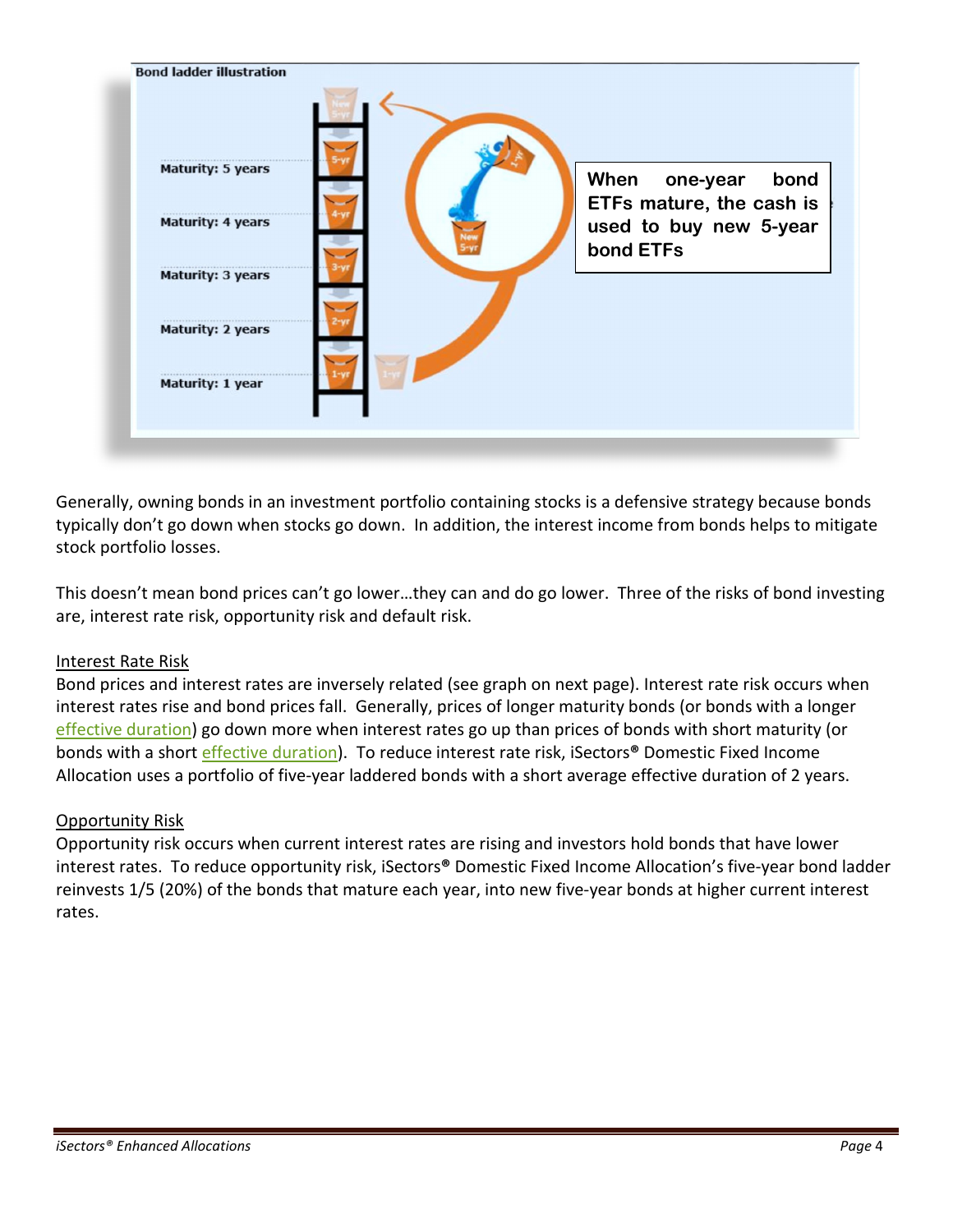## **Bond Prices and Interest Rates Are Inversely Related**



## Default Risk

Default risk occurs when a company that issues bonds has financial trouble and can no longer make the interest payments to the bond owners. The company is then said to be in default. To reduce default risk, iSectors**®** Domestic Fixed Income's bond portfolio uses diversification. The portfolio, through the 10 ETFs it owns, effectively is diversified across about 3,600 bonds.

## **iSectors® Post-MPT Growth Allocation**

The iSectors**®** Post-MPT Growth Allocation makes up 20% of each iSectors**®** Enhanced Allocation model. Investing in the iSectors**®** Post-MPT Growth Allocation adds an alternative investment component to each iSectors**®** Enhanced Allocation model. However, this alternative investment component is always invested in highly liquid ETFs; it never owns illiquid limited partnerships or other private investments. iSectors doesn't charge 2% management fees or 20% of profits either and investors don't receive year-end partnership tax reports (K-1's). This is true across all investments in all the iSectors allocations. In addition, all the ETFs held in the iSectors allocation models are liquid inter-day, they can be priced daily, performance can be determined daily, even taxes and portfolio holdings can be determined daily.

The iSectors**®** Post-MPT Growth Allocation is an objective, quantitative strategy. The model portfolio's allocation is re-optimized (for risk and return) each month, based on changes in 15 capital market and economic factors. The model portfolio is allocated among 9 primary sectors that have low correlation to each other; they don't go up or down at the same time. In addition, iSectors**®** Post-MPT Growth Allocation can play aggressive offense or play defense depending on changes in economic conditions.

Historically, iSectors**®** Post-MPT Growth Allocation has maintained a low correlation to both stocks and bonds. Therefore, it reduces the volatility (risk) of the iSectors**®** Enhanced Allocation models. At the same time, the iSectors**®** Post-MPT Growth Allocation has outperformed the S&P 500 index since its inception February 1, 2005. See the risk (drawdown) versus return on the next graph.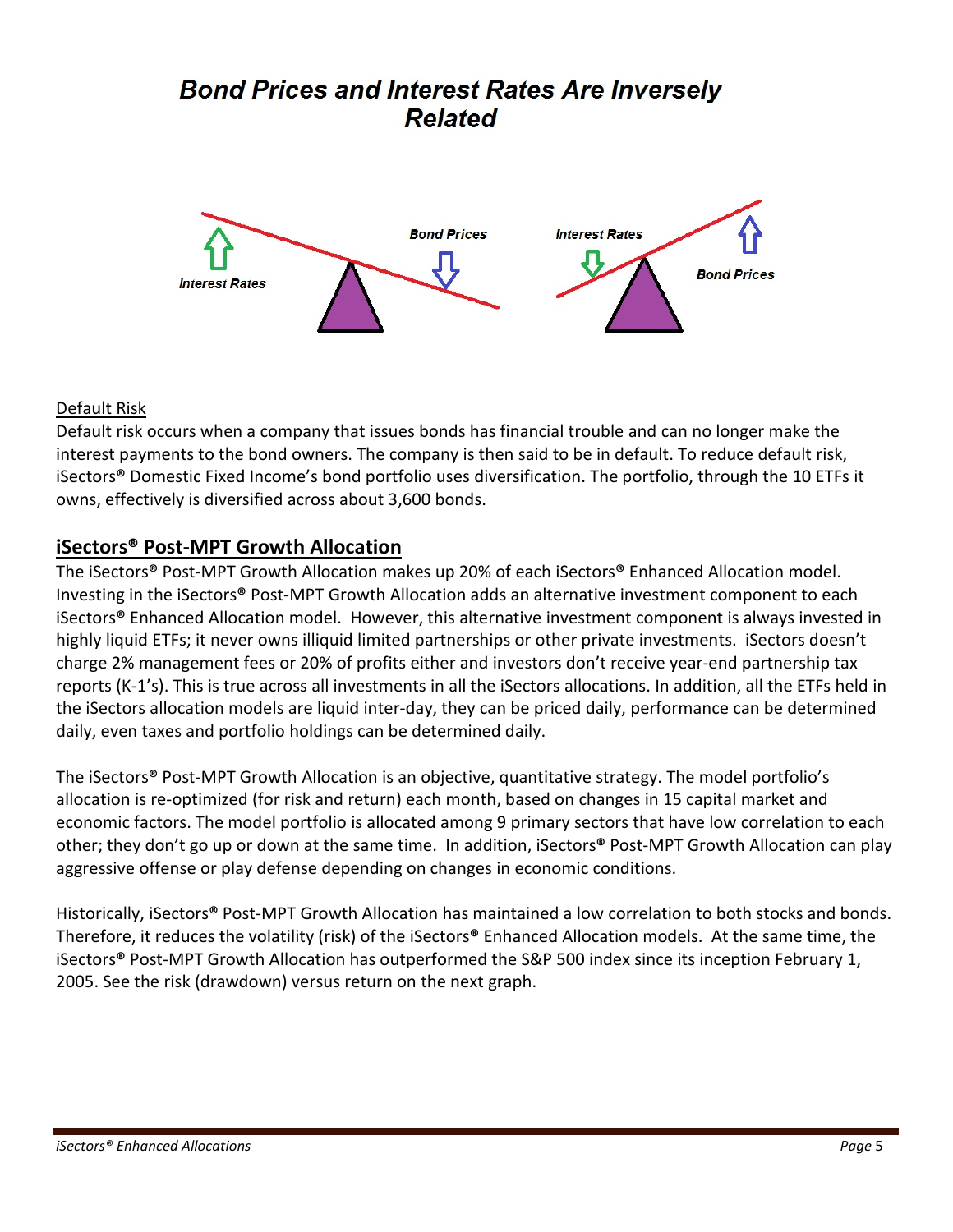

iSectors**®** Post-MPT Growth Allocation can play defense if changes in economic factors start to indicate recession. For example, iSectors**®** Post-MPT Growth Allocation might move into government bonds and utilities to hedge the risk of recession. On the other hand, should changes in economic factors begin to indicate inflation, the iSectors**®** Post-MPT Growth Allocation might move into inflation hedges, such as energy, real estate (REIT's), basic materials and gold stocks.

Depending on changes in economic factors, iSectors**®** Post-MPT Growth Allocation can also play offense. For example, the iSectors**®** Post-MPT Growth Allocation could begin increasing exposure by moving into technology, healthcare and financials. Leveraged ETFs can be used up to 30% maximum of the iSectors® Post-MPT Growth Allocation or 7% of the iSectors® Enhanced Allocation models.

Simply put, the iSectors**®** Post-MPT Growth Allocation plays great offense and defense. Like football, the defense is tasked with not losing points to the other team (minimizing loss in down markets). If the defense does its job, the offense isn't required to score a lot of points every time they have the ball (maximizing gains in up markets). That principal is graphically depicted below. iSectors**®** Post-MPT Growth Allocation tends to outperform the S&P 500 in down markets or markets where the S&P 500 returns are less than 10% annually.

However, when the S&P 500 annualized returns are up more than 10%, the iSectors**®** Post-MPT Growth Allocation typically underperforms. This is because the strategy is always playing offense and defense. The objective of the monthly reallocation is to generate the greatest amount of return while not losing money or going below zero.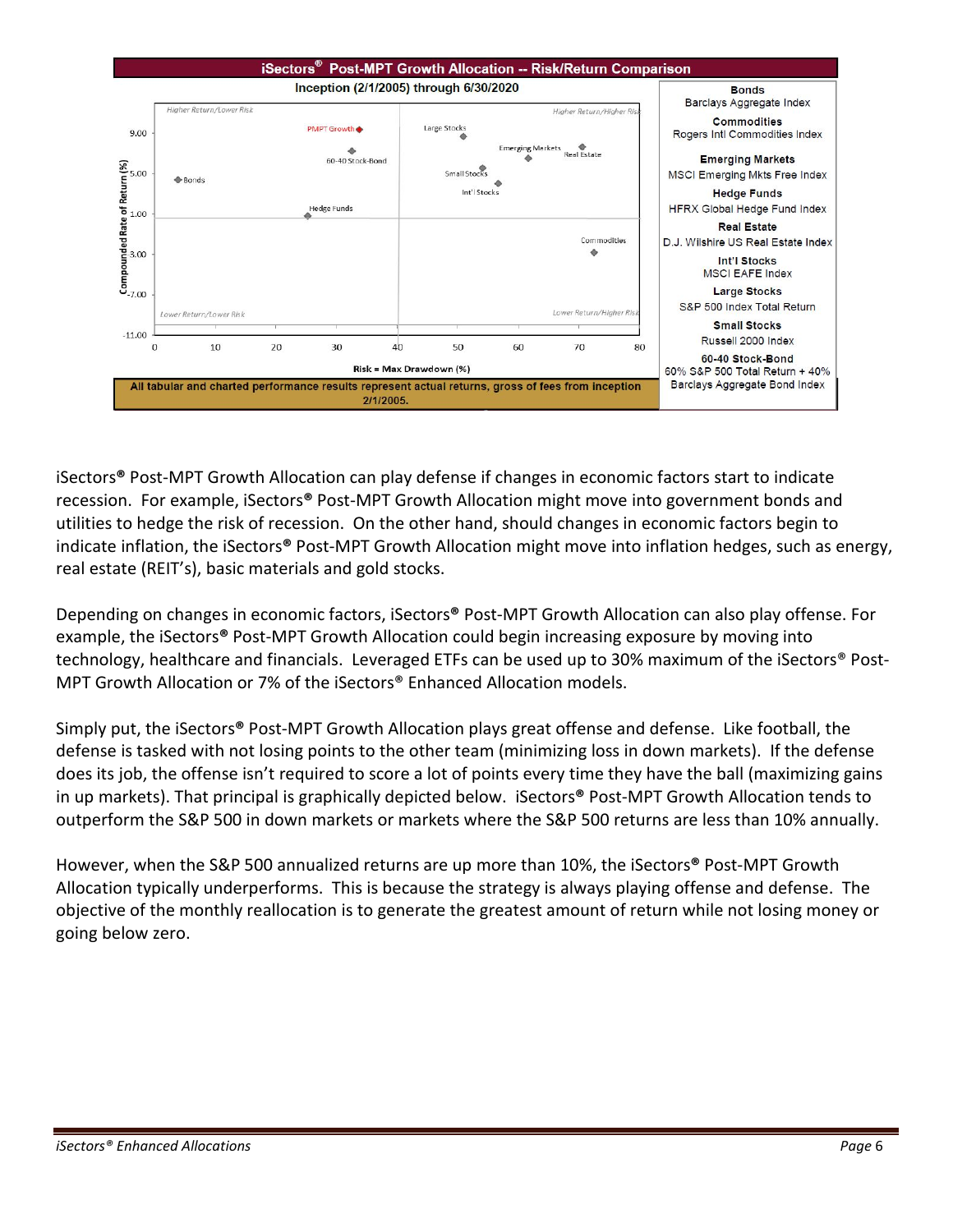#### iSectors<sup>®</sup> Post-MPT Growth Allocation vs. S&P 500 Inception (2/1/2005) through 6/30/2020  $S\&P < 0\%$  $0\% < S&P < 10\%$  $S\&P > 10\%$ 25.00% 19.24% 20.00% **B** S&P 500 13.85% 15.00% Post MPT Growth Return (2005 - 2020 10.00% 10.00% 5.62% 5.00% Month 0.00%  $\overline{2}$ alline  $-5.00%$ werage  $-6.82%$  $-10.00%$  $-15.00%$  $-16.84%$  $-20.00%$ Outperforms 89% of times Captures 72% of gain

This graph compares an investment in iSectors Post-MPT Growth Allocation to an investment in the S&P 500 Index. The comparison considers returns on rolling 12-month periods for both investments from 2/1/2005 to 6/30/2020. In any 12-month period that the S&P 500 was negative, the iSectors Post-MPT Growth Allocation outperformed it during that period 89% of the time and only captured only 40% of the loss. In any 12-month period that the S&P 500 was positive, but with a gain of less than 10%, iSectors Post-MPT Growth Allocation outperformed it 67% of the time, while capturing 178% of the gain. In addition, when the S&P 500 gained over 10% in a 12-month period, iSectors Post-MPT Growth Allocation still managed to capture 72% of the gain.

Captures 40% of loss

Outperforms 67% of times

Captures 178% of gain

## **Conclusion**

Both offense and defense are necessary to win the Super Bowl. The iSectors® Enhanced Allocation models are designed, at every level, to play both offense and defense with the intense focus of helping investors win.

## **About iSectors®, LLC**

iSectors® is an ETF Investment Strategist that provides advisors with a suite of 21 proprietary exchange-traded fund (ETF) asset allocation models. iSectors' investment management services, along with technological infrastructure and support staff of our platform partners, helps advisors optimize their business efficiencies, affording them more time to get to know their clients and help them achieve their investment objectives.

Vernon C. Sumnicht, MBA and CFP® CEO iSectors®, LLC W6240 Communication Court, Suite 1 Appleton WI 54914 [www.isectors.com](http://www.isectors.com/) (800) 473-2867